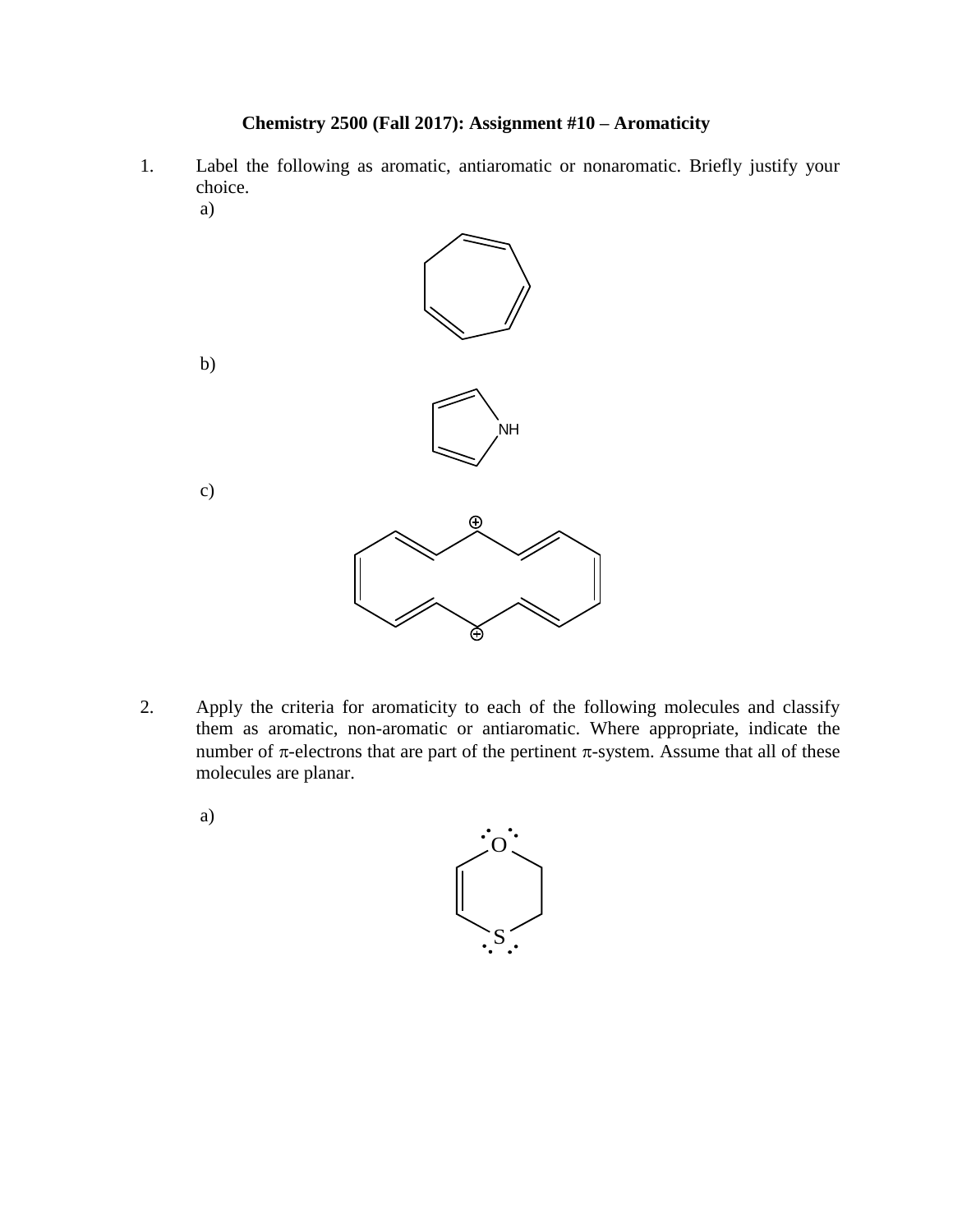

3. a) The following hydrogenation data is for the molecules cyclopentadienone and cyclopentenone.



Heats of hydrogenation are often used to calculate resonance energies. Though cyclopentadienone does not fit our criteria for aromaticity, it is nonetheless an interesting case. Using the same process that is applied to determining the resonance energy of benzene, calculate a "resonance energy" for this molecule.

b) Based on your answer to (a), does cyclopentadienone have aromatic, or antiaromatic character? *Briefly* explain.

c) For the C=O bond, we often draw a charge-separated resonance structure in which the C–O  $\pi$  electrons are moved (localized) onto the O atom. Draw this resonance structure for cyclopentadienone.

d) How does this resonance structure help explain your answer to part (b)?

c)